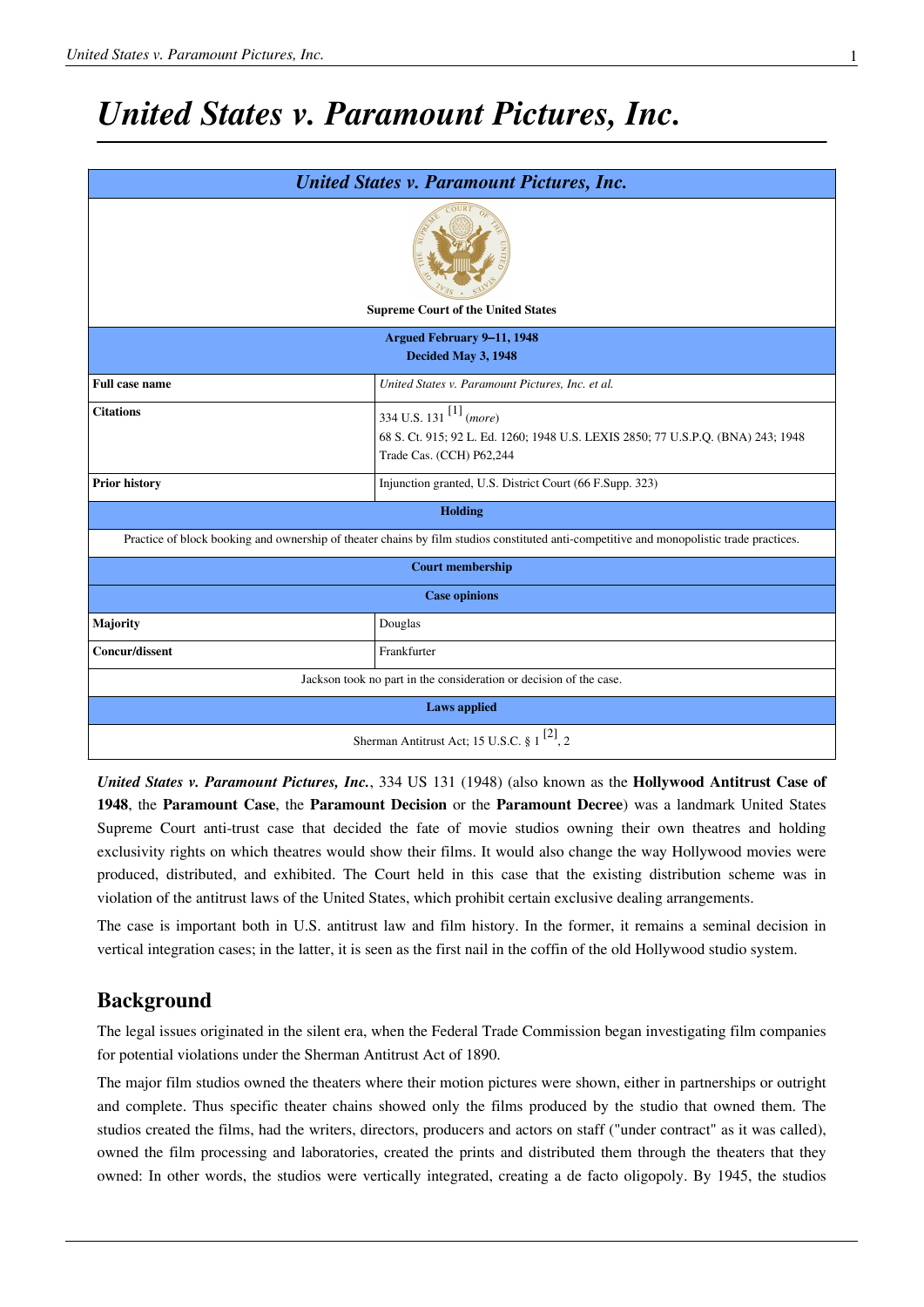owned either partially or outright 17% of the theaters in the country, accounting for 45% of the film-rental revenue. [3]

Ultimately, this issue of the studios' unfair trade practices would be the reason behind all the major movie studios being sued in 1938 by the [U.S. Department of Justice.](http://en.wikipedia.org/w/index.php?title=United_States_Department_of_Justice) Coincidentally, the [Society of Independent Motion Picture](http://en.wikipedia.org/w/index.php?title=Society_of_Independent_Motion_Picture_Producers) [Producers](http://en.wikipedia.org/w/index.php?title=Society_of_Independent_Motion_Picture_Producers) a group led by [Mary Pickford,](http://en.wikipedia.org/w/index.php?title=Mary_Pickford) [Samuel Goldwyn](http://en.wikipedia.org/w/index.php?title=Samuel_Goldwyn), [Walter Wanger](http://en.wikipedia.org/w/index.php?title=Walter_Wanger), and others filed a lawsuit against Paramount Detroit Theaters in 1942, the first major lawsuit of producers against exhibitors.

The federal government's case, filed in 1938, was settled with a [consent decree](http://en.wikipedia.org/w/index.php?title=Consent_decree) in 1940.<sup>[4]</sup> which allowed the government to reinstate the lawsuit if, in three years' time, it had not seen a satisfactory level of compliance. Among other requirements, the consent decree included the following conditions: (1) The Big Five studios could no longer block-book [short film s](http://en.wikipedia.org/w/index.php?title=Short_film)ubjects along with [feature films](http://en.wikipedia.org/w/index.php?title=Feature_film) (known as one-shot, or full force, [block booking](http://en.wikipedia.org/w/index.php?title=Block_booking)); (2) the Big Five studios could continue to block-book features, but the block size would be limited to five films; (3) blind buying (buying of films by theater districts without seeing films beforehand) would now be outlawed and replaced with "trade showing," special screenings every two weeks at which representatives of all 31 theater districts in the United States could see films before they decided to book a film; and (4) the creation of an administration board to enforce these requirements.<sup>[5]</sup> The film industry did not satisfactorily meet the requirements of the consent decree, forcing the government to reinstate the lawsuit—as promised—three years later, in 1943. The case went to trial—with now all of the [Big Eight a](http://en.wikipedia.org/w/index.php?title=Big_Eight)s defendants—on October 8, 1945, months after the end of [World War II](http://en.wikipedia.org/w/index.php?title=World_War_II).<sup>[6]</sup>

The case reached the [U.S. Supreme Court i](http://en.wikipedia.org/w/index.php?title=U.S._Supreme_Court)n 1948. The verdict went against the movie studios, forcing all of them to divest themselves of their movie theater chains. In addition to Paramount, [RKO Radio Pictures, Inc.,](http://en.wikipedia.org/w/index.php?title=RKO_Pictures) [Loew's,](http://en.wikipedia.org/w/index.php?title=Loew%27s) [20th](http://en.wikipedia.org/w/index.php?title=Twentieth_Century_Fox) [Century-Fox Film Corporation](http://en.wikipedia.org/w/index.php?title=Twentieth_Century_Fox), [Columbia Pictures Corporation](http://en.wikipedia.org/w/index.php?title=Columbia_Pictures), [Universal-International](http://en.wikipedia.org/w/index.php?title=Universal_Studios), [Warner Bros.](http://en.wikipedia.org/w/index.php?title=Warner_Bros.), the American Theatres Association and W.C. Allred (the former of which no longer exists as a film studio) were named as defendants.

This, coupled with the advent of television and the attendant drop in movie ticket sales, brought about a severe slump in the movie business, a slump that would not be reversed until 1972, with the release of *[The Godfather](http://en.wikipedia.org/w/index.php?title=The_Godfather)*, the first modern blockbuster.

The Paramount Case is a bedrock of corporate anti-trust law, and as such is cited in most cases where issues of vertical integration play a prominent role in restricting fair trade.

#### **Decision**

The Court ruled 7-1 in the government's favor, affirming much of the consent decree (Justice [Robert H. Jackson t](http://en.wikipedia.org/w/index.php?title=Robert_H._Jackson)ook no part in the proceedings). [William O. Douglas d](http://en.wikipedia.org/w/index.php?title=William_O._Douglas)elivered the Court's opinion, with [Felix Frankfurter](http://en.wikipedia.org/w/index.php?title=Felix_Frankfurter) dissenting in part, arguing the Court should have left all of the decree intact but its arbitration provisions.

#### **Douglas**

Douglas's opinion reiterated the facts and history of the case and reviewed the District Court's opinion, agreeing that its conclusion was "incontestable".[7] He considered five different trade practices addressed by the consent decree:

- *Clearances and runs*, under which movies were scheduled so they would only be showing at particular theatres at any given time, to avoid competing with another theater's showing;
- *Pooling agreements*, the joint ownership of theaters by two nominally competitive studios;
- *Formula deals, master agreements, and franchises*: arrangements by which an exhibitor or distributor allocated profits among theaters that had shown a particular film, and awarded exclusive rights to independent theatres, sometimes without competitive bidding;
- *[Block booking](http://en.wikipedia.org/w/index.php?title=Block_booking)*, the studios' practice of requiring theaters to take an entire slate of its films, sometimes without even seeing them, sometimes before the films had even been produced ("blind bidding"), and
- *Discrimination* against smaller, independent theaters in favor of larger chains.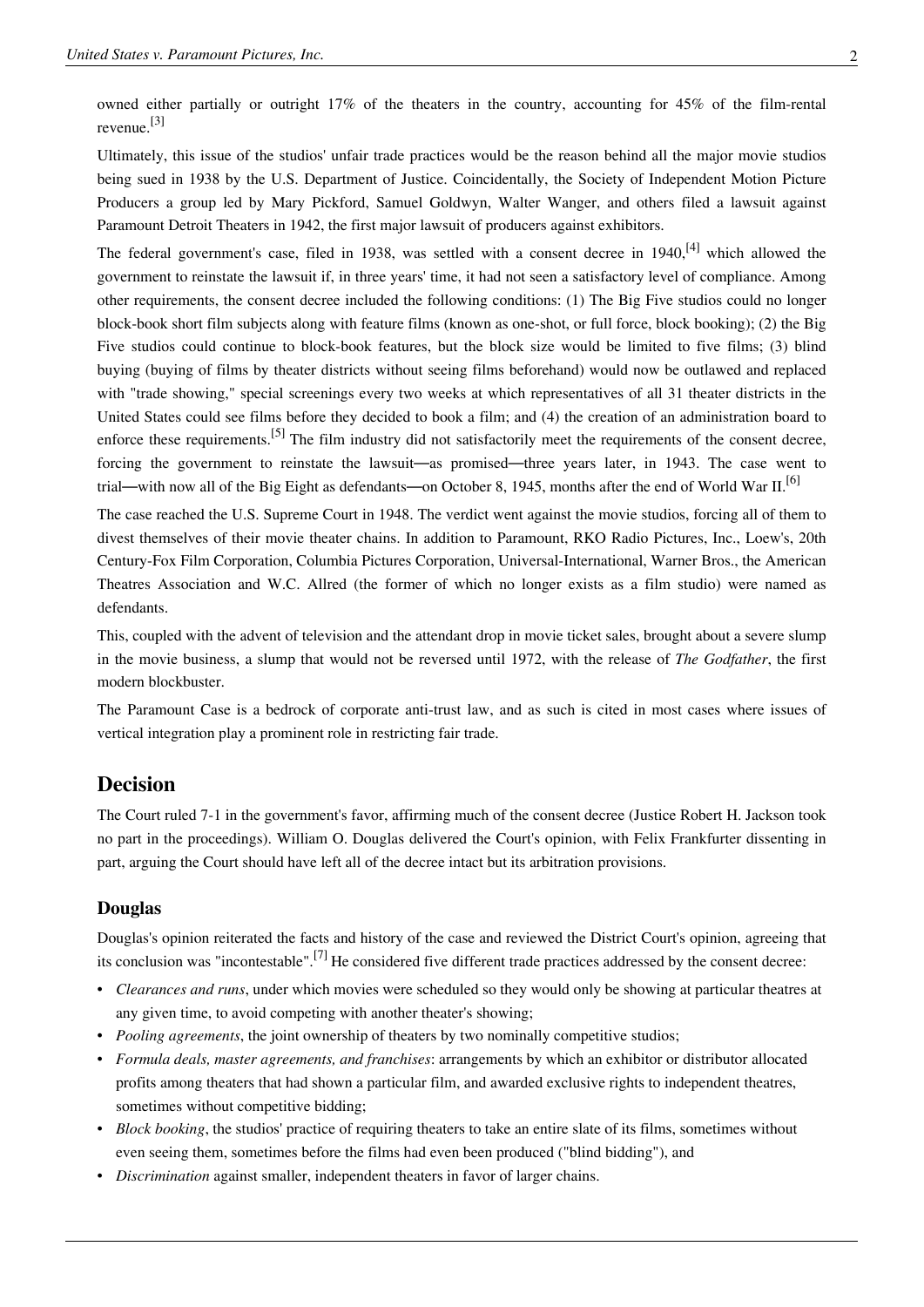Douglas let stand the District Court's sevenfold test for when a clearance agreement was a restraint of trade, as he agreed they had a legitimate purpose.<sup>[8]</sup> Pooling agreements and joint ownership, he agreed, were "bald efforts to substitute monopoly for competition ... Clearer restraints of trade we cannot imagine."<sup>[9]</sup> He allowed, however, that courts could consider how an interest in an exhibitor was acquired and sent some other issues back to the District Court for further inquiry and resolution.<sup>[10]</sup> He set aside the lower court findings on franchises so that they might be reconsidered from the perspective of allowing competitive bidding.<sup>[11]</sup> On the block booking question, he rejected the studios' argument that it was necessary to profit from their copyrights: "The copyright law, like the patent statutes, makes reward to the owner a secondary consideration".<ref name="Majority158"</ref>*Ibid.*, 158.</ref> The prohibitions on discrimination he let stand entirely.

#### **Frankfurter**

Frankfurter took exception to the extent to which his brethren had agreed with the studios that the District Court had not adequately explored the underlying facts in affirming the consent decree. He pointed to another recent Court decision, *[International Salt Co. v. United States](http://en.wikipedia.org/w/index.php?title=International_Salt_Co._v._United_States)* (332 [U.S. 3](http://en.wikipedia.org/w/index.php?title=United_States_Reports)92 [\[12\]](http://supreme.justia.com/us/332/392/case.html) (1947)) that lower courts are the proper place for such findings of fact, to be deferred to by higher courts.<sup>[13]</sup> Also, he reminded the Court that the District Court had spent fifteen months considering the case and reviewed almost 4,000 pages of documentary evidence.<sup>[14]</sup> "I cannot bring myself to conclude that the product of such a painstaking process of adjudication as to a decree appropriate for such a complicated situation as this record discloses was an abuse of discretion", he said.<sup>[14]</sup> He would have modified the District Court decision only to permit the use of [arbitration](http://en.wikipedia.org/w/index.php?title=Arbitration) to resolve disputes.<sup>[15]</sup>

#### **Consequences**

Movie studios previously charged low rents to exhibitors because they were owned by the studio. When the studios were forced to sell their theaters, the result was higher rental rates charged to exhibitors (rising from an average of approximately 35% to its current level of approximately 50%), so the studios could recoup their expenses. The inability to block-book an entire year's worth of movies caused studios to be more selective in the movies they made, resulting in higher production costs, dramatically fewer movies made and, ultimately, lower quality of productions released. This also caused studios to raise the rates they charged theaters, since the volume of movies fell.

The court orders forcing the separation of motion picture production and exhibition companies are commonly referred to as the **Paramount Decrees**. Paramount Pictures Inc. was forced to split into two companies: the film company now called [Paramount Pictures Corp.](http://en.wikipedia.org/w/index.php?title=Paramount_Pictures) and the theater chain [\(United Paramount Theaters](http://en.wikipedia.org/w/index.php?title=United_Paramount_Theaters)) which merged in 1953 with the [American Broadcasting Company](http://en.wikipedia.org/w/index.php?title=American_Broadcasting_Company) (which would be led, with great success, by the now-former United Paramount Theaters boss [Leonard Goldenson](http://en.wikipedia.org/w/index.php?title=Leonard_Goldenson) for decades). Consequences of the decision include:

- More independent producers and studios to produce their film product free of major studio interference.
- The beginning of the end of the old Hollywood [studio system](http://en.wikipedia.org/w/index.php?title=Studio_system) and its [golden age.](http://en.wikipedia.org/w/index.php?title=Classical_Hollywood_cinema)
- The weakening of the [\(Hays\)](http://en.wikipedia.org/w/index.php?title=Will_H._Hays) [Production Code](http://en.wikipedia.org/w/index.php?title=Production_Code), since it saw the rise of independent "art house" theaters which showed foreign or independent films made outside of its jurisdiction.

It would also eventually have an adverse effect on the major studios themselves and their film libraries, especially with the rise of television—that would result in some of these libraries being sold to other entities.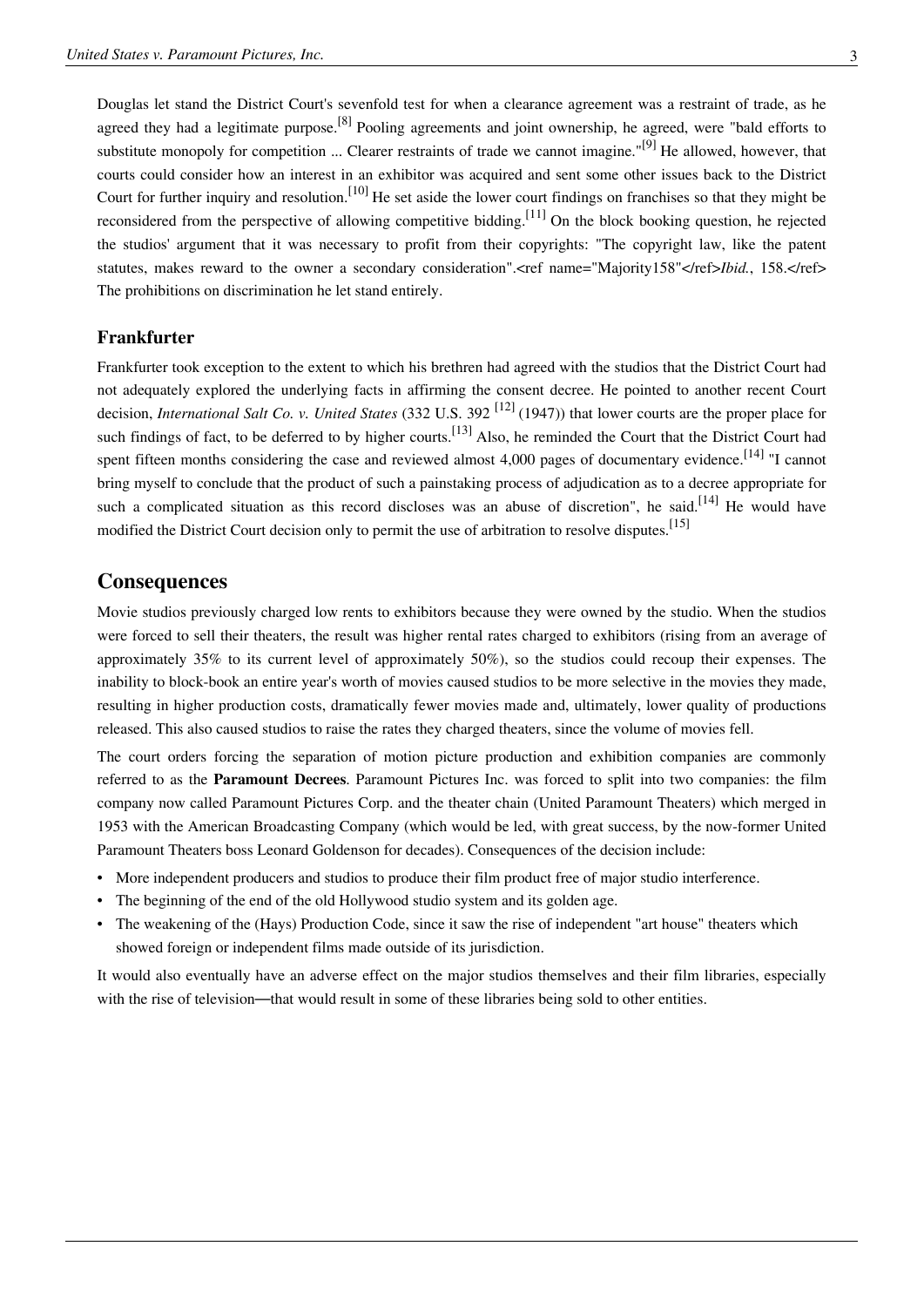#### **References**

- [1] <http://supreme.justia.com/us/334/131/case.html>
- [2] <http://www.law.cornell.edu/uscode/15/1.html>
- [3] [William O. Douglas](http://en.wikipedia.org/w/index.php?title=William_O._Douglas), *United States v. Paramount Pictures Inc.*, 334 U.S. 141, 167.
- [4] The Consent Decree of 1940 The Paramount Cse [\(http://www.cobbles.com/simpp\\_archive/paramountcase\\_3consent1940.htm\)](http://www.cobbles.com/simpp_archive/paramountcase_3consent1940.htm)
- [5] "SHOW BUSINESS: Consent Decree" [\(http://www.time.com/time/printout/0,8816,849344,00.html\)](http://www.time.com/time/printout/0,8816,849344,00.html). *Time*. November 11, 1940. . Retrieved May 27, 2010.
- [6] The Hollywood Studios in Federal Court The Paramount case [\(http://www.cobbles.com/simpp\\_archive/paramountcase\\_4equity1945.](http://www.cobbles.com/simpp_archive/paramountcase_4equity1945.htm) [htm\)](http://www.cobbles.com/simpp_archive/paramountcase_4equity1945.htm)
- [7] *Ibid.*, 144.
- [8] *Ibid.*, 144-49.
- [9] *Ibid.*, 149.
- [10] *Ibid.*, 151.
- [11] *Ibid.*, 156.
- [12] <http://supreme.justia.com/us/332/392/case.html>
- [13] [Felix Frankfurter,](http://en.wikipedia.org/w/index.php?title=Felix_Frankfurter) dissenting in part, *United States v. Paramount Pictures Inc.*, 334 U.S. 131, 179.
- [14] *Ibid.*, 180.
- [15] *Ibid.*, 181.